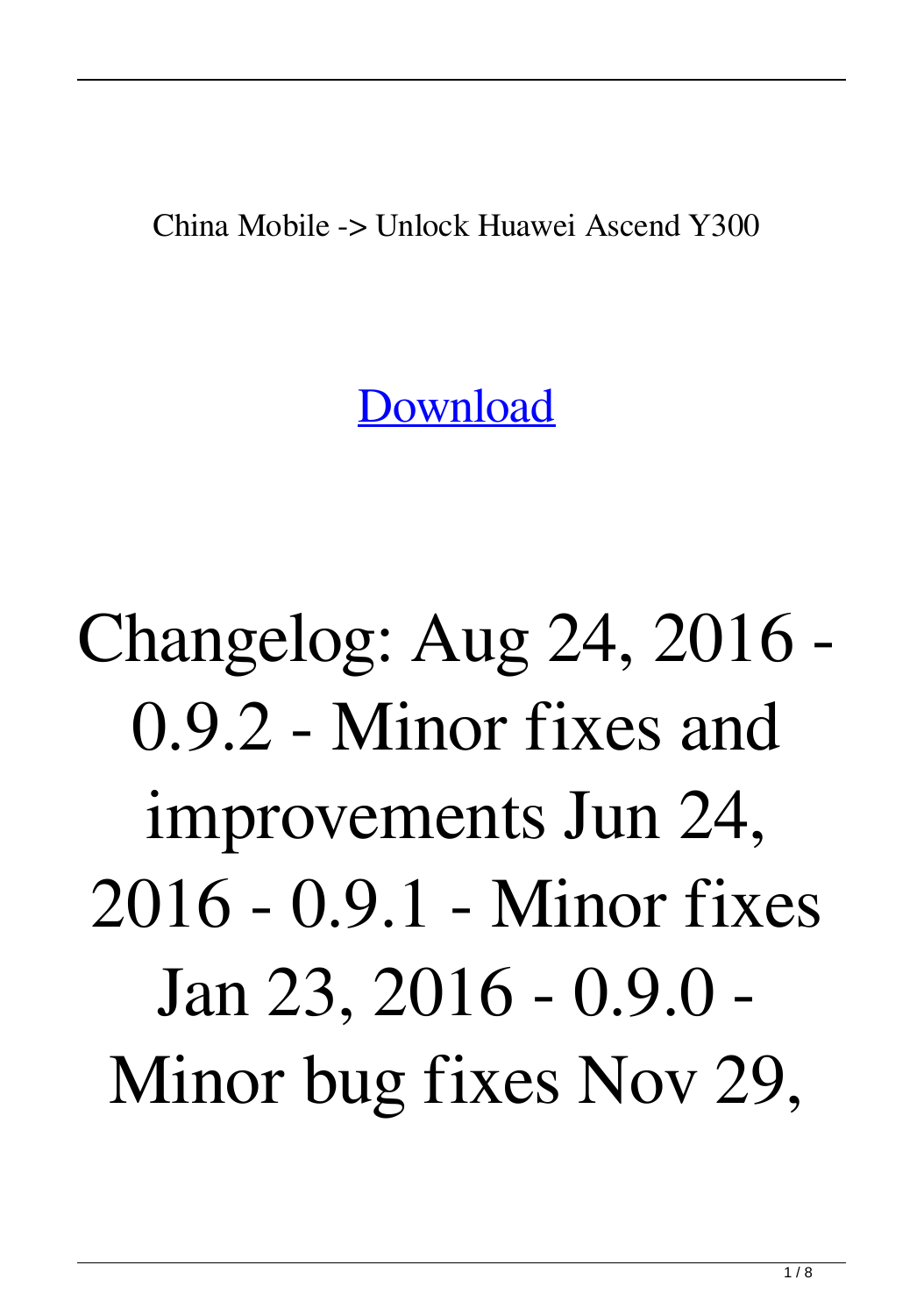2015 - 0.8.3 - Added "Ice Cream Sandwich" support Nov 13, 2015 - 0.8.2 - Minor bug fixes Nov 9, 2015 - 0.8.1 - Fixed "ROOT REMOVER IS NOT WORKING" issue. Oct 29, 2015 - 0.8.0 - Added "Unlocked 100% by UnlockRoot" option Oct 1, 2015 - 0.7.3 - Fixed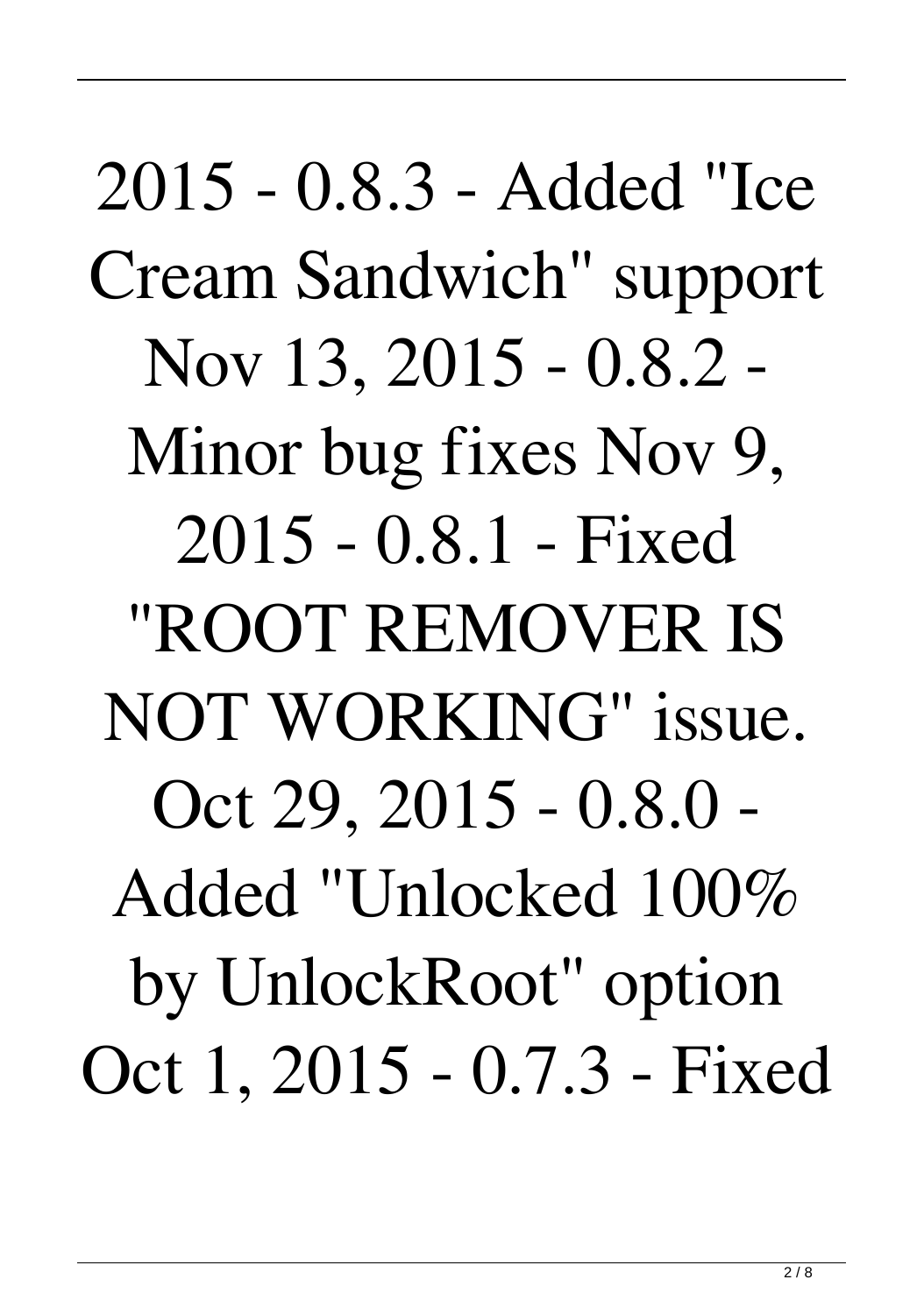"OLD ROOTED" issue for some modded phones Sep 1, 2015 - 0.7.2 - Fixed "No ADB on Windows 8.1!" issue Sep 1, 2015 - 0.7.1 - Fixed "No ADB on Windows 8.1!" issue Apr 20, 2015 - 0.7.0 - Fixed "Samsung Vibrant (GT-I9070)" issue Feb 20, 2015 - 0.6.0 - Added "Dream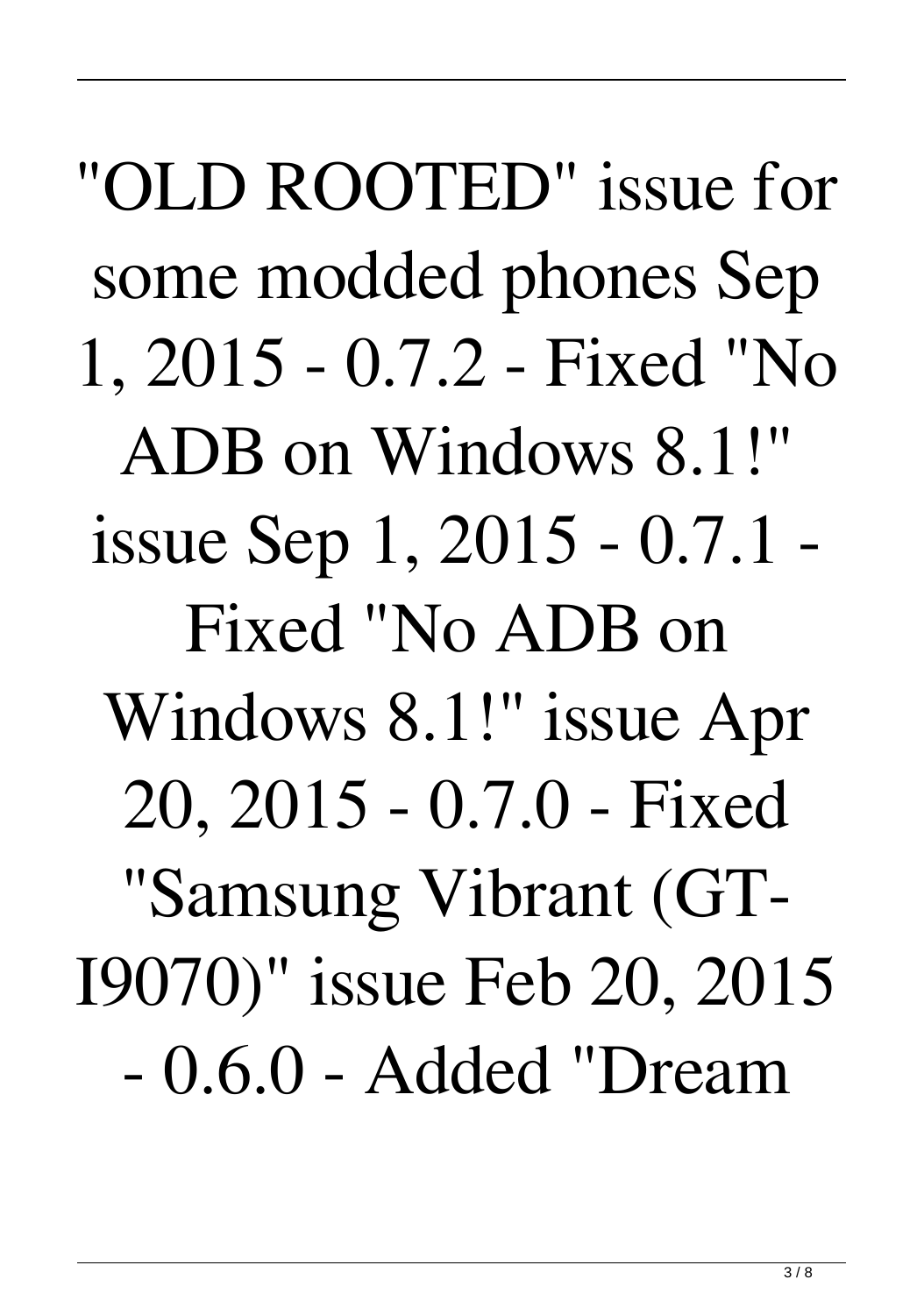7.1" support Feb 20, 2015 - 0.5.0 - Added "Samsung Galaxy S2 (GT-I9082)" support Feb 13, 2015 - 0.4.0 - Added "Samsung Galaxy S2" support Oct 31, 2014 - 0.3.0 - Added "Marshmallow 4.0.3" support Sep 24, 2014 - 0.2.0 - Added "Samsung Galaxy Note 3 (M9000)"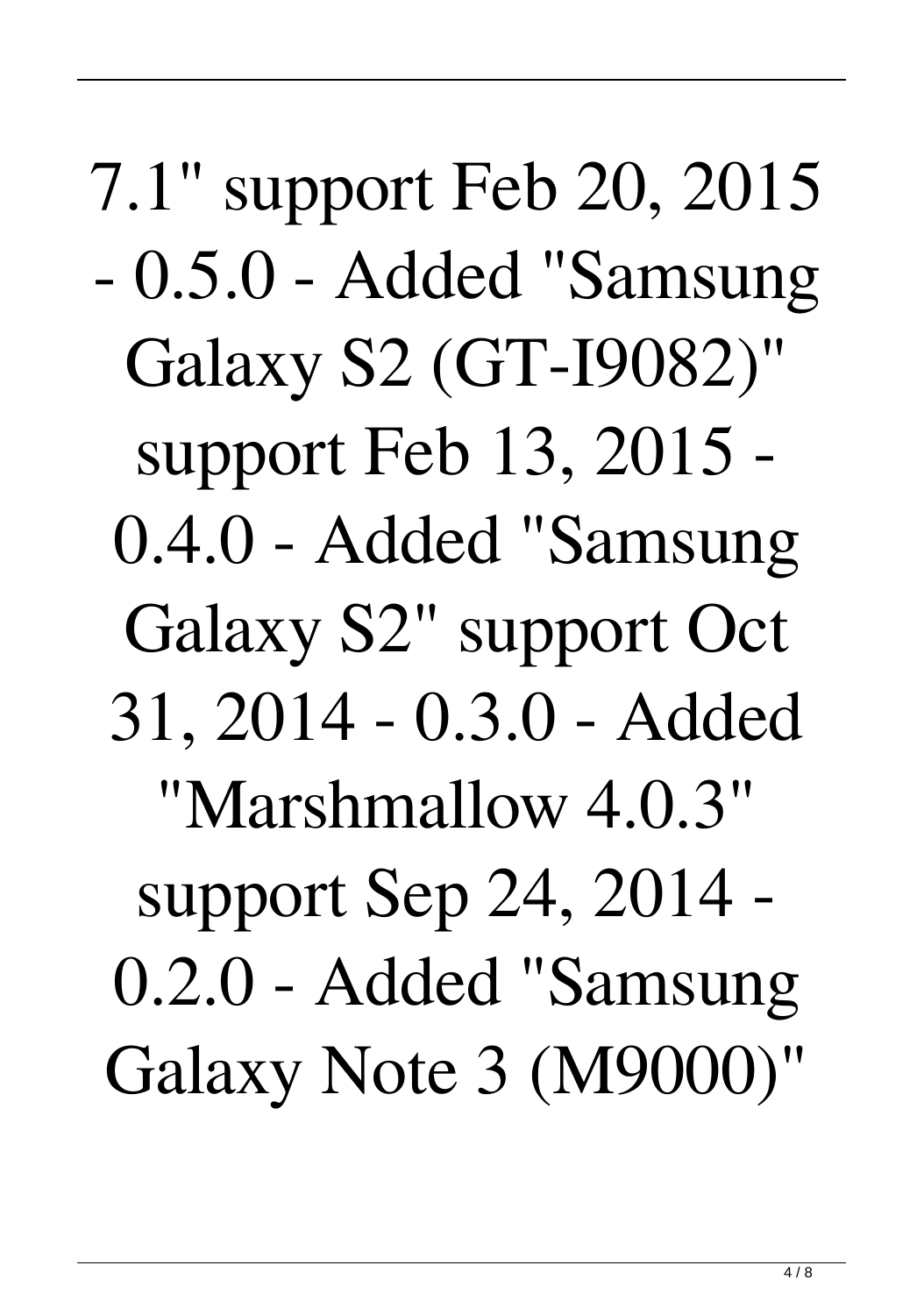support Sep 6, 2014 - 0.1.0 - First Release Jun 16, 2014 - Updated the main Launcher to the new version. Apr 26, 2014 - Updated the script, now you can flash SC-XPlayer without losing root. Mar 23, 2014 - Updated the script, now you can flash SC-XPlayer without losing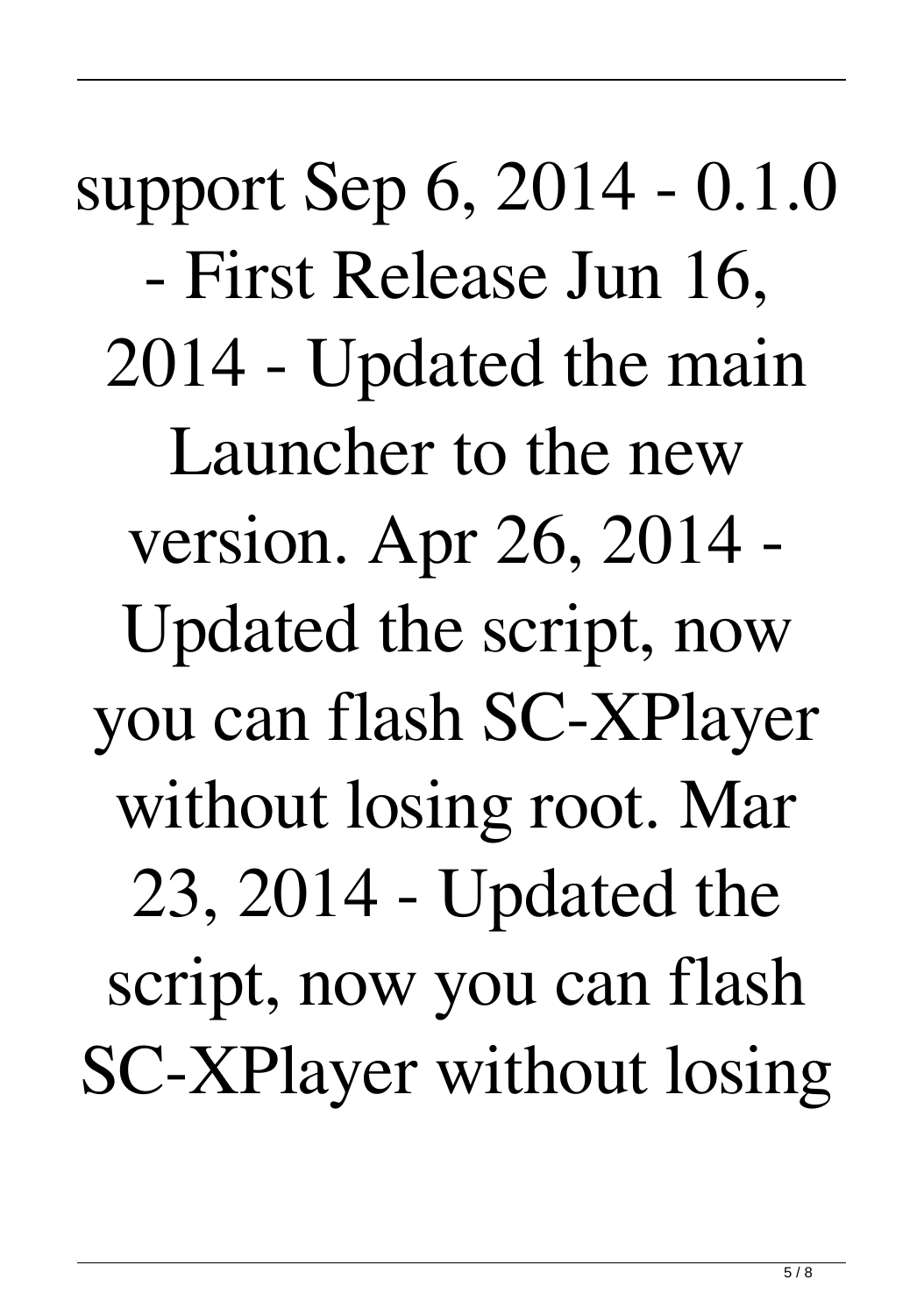root. Mar 6, 2014 - Update the script. Mar 3, 2014 - Initial release. Mar 2, 2014 - First release. How to unlock the bootloader: First you need to download this software. Once you are done, extract the..rar archive and run the "Unlock Bootloader" file. Download the Unlock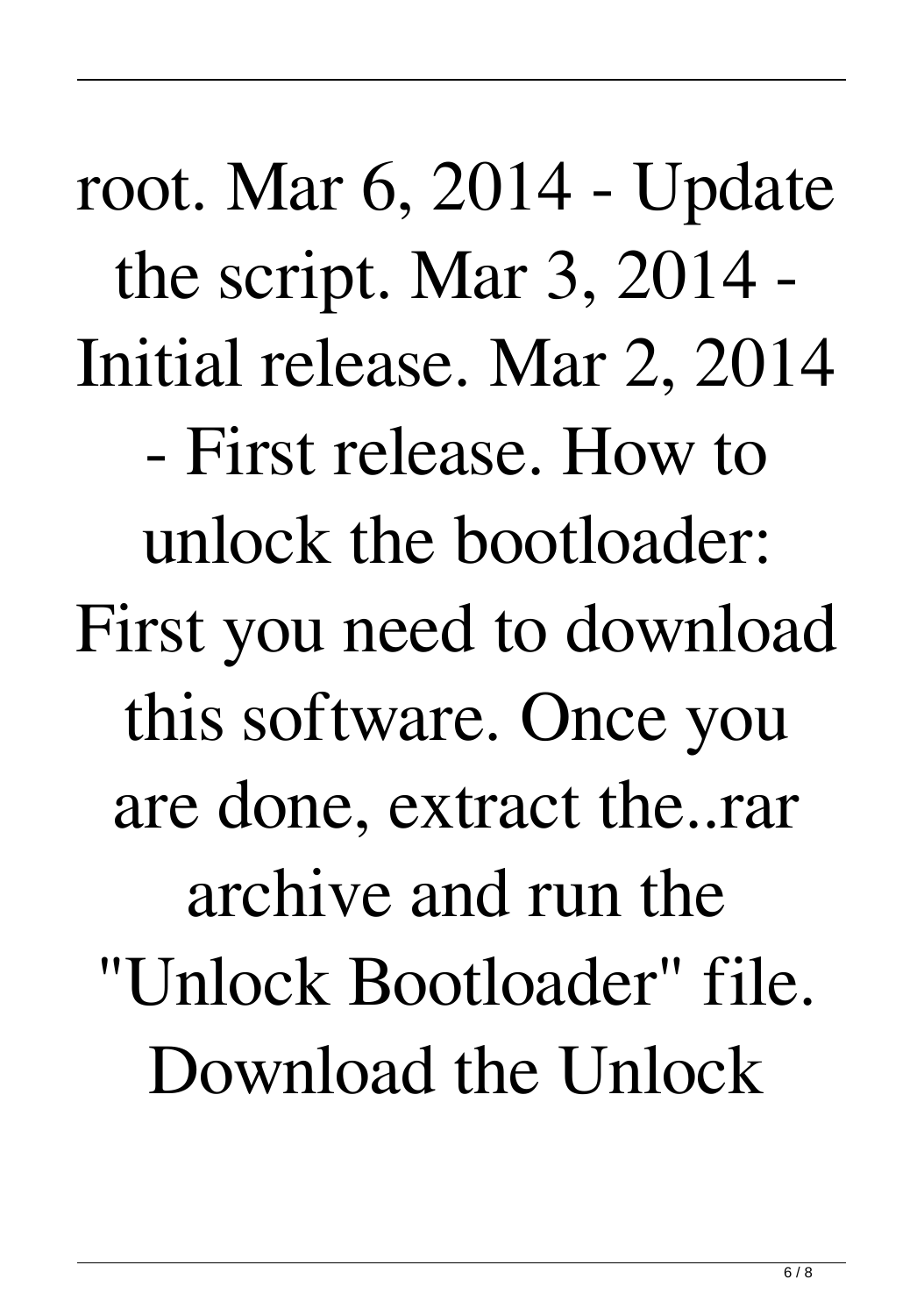## Bootloader. Extract the Unlock Bootloader. Run the "Unlock Bootloader.bat

**Descargar Unlock Root Pro 3.41 Full Rar**

Category:Android (operating system) Category:Mobile software distributionQ: How to disable formatters while